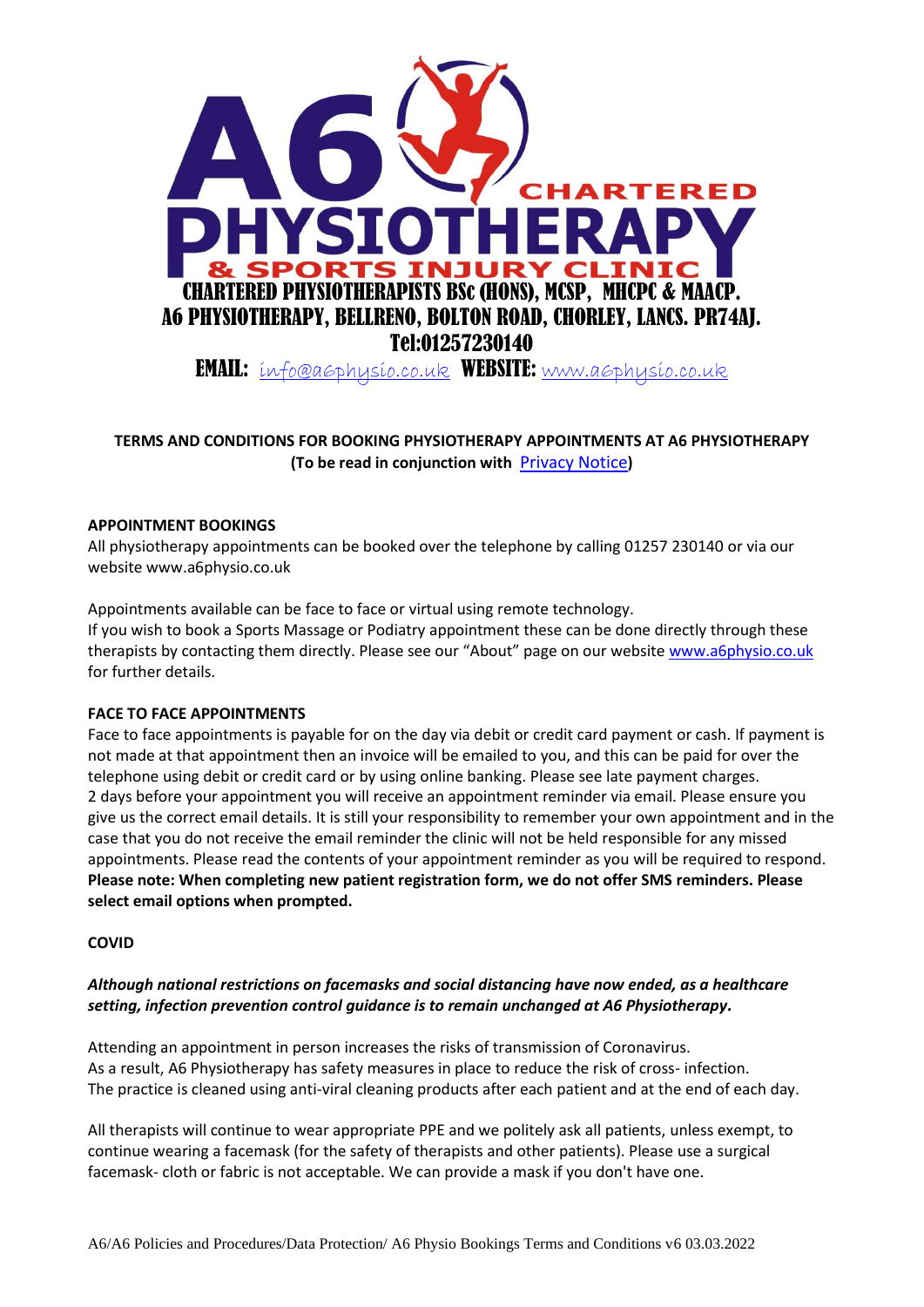

We will encourage everyone to use the hand sanitisers on arrival and departure of the clinic. We are no longer checking temperature but ask if you have any COVID, cough or cold symptoms you contact the clinic to rearrange your appointment. For latest COVID information see [www.gov.uk](http://www.gov.uk/) for guidance.

Not informing the clinic of a cancellation will incur a charge for the missed appointment up to the full fee. Please see failed appointments/late cancellations.

Our waiting room is now open but limited to 2 people waiting at any one time- please wear a facemask in the waiting room. If you have no facemask or the waiting room is full, please wait in your vehicle (if possible) until your therapist comes out for you.

It is recommended that you bring your own shorts for back and lower limb complaints and vest/singlet for spinal and upper limb complaints for adequate assessment of these body parts.

Should you wish to have a remote consultation instead of a face-to-face appointment we can offer this. Speak to your physiotherapist. Please see virtual appointments.

Children under 16 must be chaperoned by an adult and anyone can bring a chaperone or someone to assist them. These COVID terms will apply to your chaperone.

# **FAILED APPOINTMENTS/LATE CANCELLATIONS**

The clinic reserves the right to charge full treatment costs for any appointments that are not attended. If an appointment is cancelled with less than 48 hours/2 working days' notice a charge will be made up to the full cost of treatment. This will be at the discretion of the treating therapist.

#### **VIRTUAL APPOINTMENTS**

Virtual appointments are made using Zoom or WhatsApp. When booking a virtual appointment, you will be required to pay for this up front. This can be done over the telephone using debit or credit card or via online banking. Once payment has been received you will receive your virtual appointment invitation via email. At the time of your appointment click on the link and wait for your physiotherapist to admit you to the meeting. If you require any assistance with this technology a practice session can be arranged prior to your appointment and/or your physiotherapist can call you by telephone at the time of your appointment and talk you through the connection process. We cannot be responsible for your Wi-Fi connection, so it is recommended you do a test run before your appointment time to be sure your appointment runs smoothly.